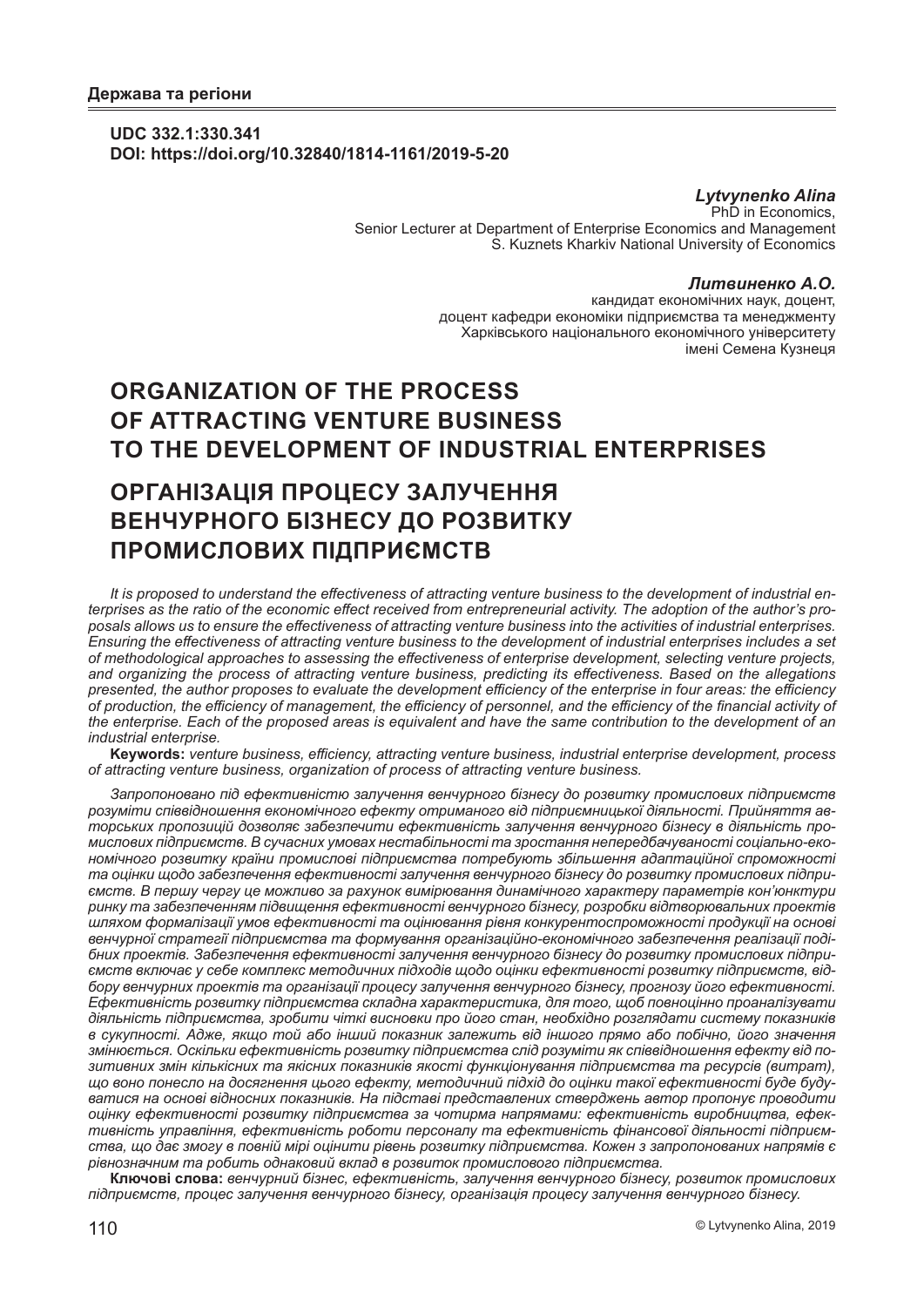*Предложено под эффективностью привлечения венчурного бизнеса к развитию промышленных предприятий понимать соотношение экономического эффекта, полученного от предпринимательской деятельности. Принятие авторских предложений позволяет обеспечить эффективность привлечения венчурного бизнеса в деятельность промышленных предприятий. Обеспечение эффективности привлечения венчурного бизнеса к развитию промышленных предприятий включает в себя комплекс методических подходов к оценке эффективности развития предприятий, отбора венчурных проектов и организации процесса привлечения венчурного бизнеса, прогноза его эффективности. На основании представленных утверждений автор предлагает проводить оценку эффективности развития предприятия по четырем направлениям: эффективность производства, эффективность управления, эффективность работы персонала и эффективность финансовой деятельности предприятия, что позволяет в полной мере оценить уровень развития предприятия. Каждое направление равнозначно и делает одинаковый вклад в развитие промышленного предприятия.*

**Ключевые слова:** *венчурный бизнес, эффективность, привлечение венчурного бизнеса, развитие промышленных предприятий, процесс привлечения венчурного бизнеса, организация процесса привлечения венчурного бизнеса.*

**Problem statement.** The competitiveness and profitability of national industrial enterprises' products, the economic and social efficiency of their activities mainly depend on the ability to ensure continuous growth, renovation, and involvement of venture business to the industrial enterprises' development.

It should be considered that in the current conditions of instability and increasing unpredictability of the country's socio-economic development, industrial enterprises need to increase the adaptive capacity and assessment to ensure the effectiveness of attracting venture capital to the industrial enterprises' development. First of all, it is possible by measuring the dynamic nature of market conditions and ensuring the improvement of venture business efficiency, developing reproduction projects by formalizing the conditions of efficiency, assessing the level of product competitiveness on the basis of venture enterprise strategy, and forming organizational and economic support to implement such projects.

**Overview of recent research and studies.** The current state of the economy of Ukraine is characterized by a series of crisis phenomena such as volatile exchange rates, uncertainty in trade relations with partner countries, reduction of domestic and foreign investments, a sharp decline in the population solvency, and reduced demand for Ukrainian products in foreign and domestic markets. It is necessary to find new ways of doing business that allow functioning fully in the environment of unstable and risky conditions, one of such innovative ways of doing business is venture business.

Having started a free trade area with the EU, Ukraine has embarked on the path of economic integration, which, as it is known, consists of successive stages of deepening economic relations. Therefore, at the present stage of economic development, one of the leading issues is to modernize domestic industries and their transition to an innovative path of development. At present, for the sake of compliance with EU standards in the economy of Ukraine, significant changes are taking place within the framework of the Sustainable Development Strategy "Ukraine – 2020", namely harmonizing tax legislation, centralizing research and development funding programs, and creating a mechanism to ensure financial stability.

Despite attempts to obtain satisfactory results, the mechanisms for introducing new ideas and new technologies into the production, management, and organization of the relevant processes requires detailed

research and further improvement. The sharpest their imperfection is reflected in the country's industry, which shapes not only the country's production capacity but also its socio-economic development. Attracting venture business in the development of industrial enterprises of Ukraine allows enterprises to enter the world trade markets with industrial products and become competitive.

Referring to the domestic definitions of "venture business", it should be noted that most authors point out that the venture business is an entrepreneurial activity or its branch, but some authors define venture business as risky business without mentioning the definition "entrepreneurship". In the scientific work "Venture Business: Management and Development Features" the author defines that venture business is a risky business that is an important form of technological innovation used in commercializing research results in knowledge-intensive industries.

Merriam-Webster, the most complete dictionary of English vocabulary as a major interpretation of the word "venture" indicates that it is a verb that appeared in medieval English around the  $15<sup>th</sup>$  century and represents the abbreviation and alternative of the word "aventuren": the so-called risk, game, in some sense danger. Obviously, it is from here the direct interpretation of the definition venture business has become traditional [1].

On the other hand, Professor J. B. Tidell, a prominent American linguist, mentioned that this word appeared firstly in English translations of the Bible. From his point of view, "venture" is a noun that appears in the first book of Kings, where the interpretation of this definition is associated with such meaning as chance, luck, and fate [2]. Under these conditions, the definition "venture business" appears in a slightly different form. It is no longer a risky business but a "business of luck" – business that is based on a chance.

However, the main is the first interpretation and that is why foreign sources give meaningful definitions of venture business. The most up-to-date edition of Business Dictionary from Finance Inc. discloses the notion of venture business as a start-up of the enterprise to get profit.

Venture business can be also interpreted as a small business. It is a process of investing one or more individuals, as well as groups in a business, with a financial benefit calculation for all investors. The majority of classic commercial enterprises are created based on market demand or lack of supply in the market. Venture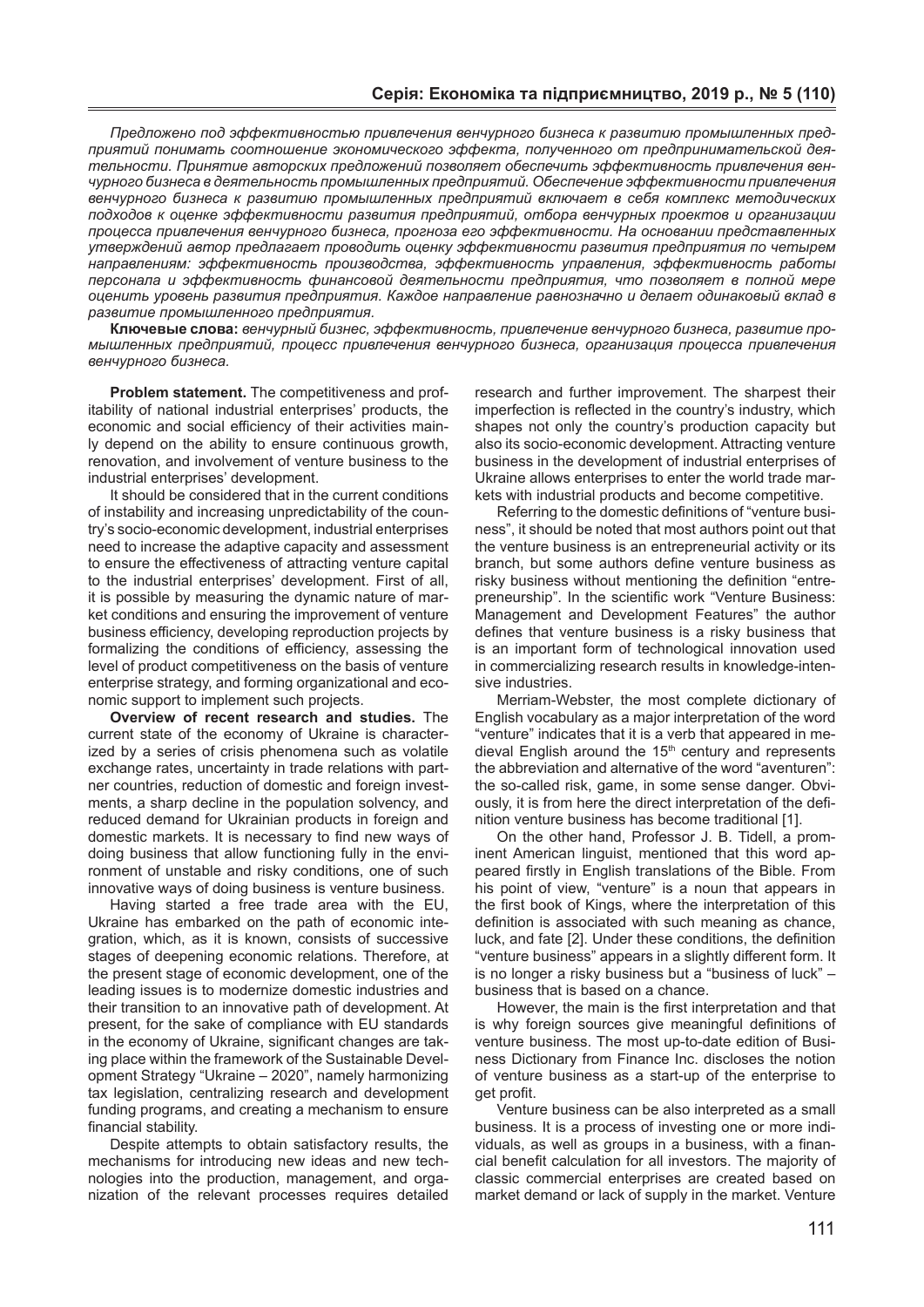enterprises, based on direct accounting of consumer needs, offer to develop market ideas and sell a product or service that has just been developed for this purpose [3]. In foreign sources of scientific literature, the term "venture business" (original venture business) is not as common as "venture capital" (original venture capital) and private equity (original private equity).

In the US, the understanding of these terms is limited to the early stages of new business development and high technology investment. On the other hand, the leading European venture capital organization, the European Private Equity & Venture Capital Association (EVCA) (original European Private Equity & Venture Capital Association – EVCA) gives a direct economic definition of venture capital, referring to it as "equity provided by professional investing firms at the same time taking part in the management, in the private enterprises that demonstrates considerable growth potential, in the phases of their initial development, expansion, and transformation" [4].

The most common among domestic and foreign scientists is the interpretation of the definition "venture business" as an entrepreneurial activity or its separate brunch. Kyiv scientists O. P. Zinchenko, V. P. Ilchuk, L. F. Radzievskaya, and V. M. Yevtushenko consider that venture business is an area of entrepreneurial activity related to the implementation of risky projects, risky investments mainly in the field of scientific and technological innovations [5]. In this interpretation, scientists emphasize not only that venture business is an area of the entrepreneurial activity but also that it is associated with a high degree of risk.

**Highlighting previously unresolved parts of a common problem.** The process of engaging venture business in enterprise development arises when it is necessary to analyse the definition "efficiency". The definition of "efficiency" is not clearly defined. Till nowadays, this definition has been the subject of scientific debate in various fields and it is undoubtedly one of the central ones in economic science. Many economists consider that efficiency is an objective economic category that with the skilful use of existing economic laws has its own qualitative and quantitative characteristics. It expresses the effect of using aggregate social work and capital invested in the production of social and economic spheres [6].

It is considered that the term "efficiency" originally appeared in the economic literature. It is confirmed using this term in the works of such founders of classical political economy as W. Petty, F. Quesnay, and D. Ricardo. However, using this term, they have ambiguously referred to the definition "efficiency". For example, William Petty and François Quesnay did not use "efficiency" as an independent definition. They use the term "efficiency" as "outcome", as an opportunity to evaluate the activities of the government and its ability to revive economic life. David Ricardo defines efficiency as the ratio of an effect (result) to the cost or resources spent to obtain that effect. Since then, the definition of "efficiency" has become an economic category [7].

One of the first management theorists G. Emerson considered efficiency as the primary task of management [8]. He made an important contribution to the de-

velopment of the definition "efficiency". He highlighted the relationship between efficiency and functionality.

However, it is considered that the basis of the economic efficiency study was laid by the Italian economist Vilfredo Pareto, who wrote the treatise "Manual of Political Economy" in 1906. Nowadays, Pareto's efficiency means the state of the system when it is impossible to improve the state of any of its elements without worsening the state of others. According to scientist O. Sukharev, such a view is broad. From the Pareto's efficiency criterion follows that the highest efficiency satisfies the interests of all agents and denies damage. O. Sukharev points out that efficiency is a relative definition [9].

Although many scientific papers are devoted to determining efficiency, there is no single approach to determining it. According to E. N. Chizhova, A. N. Brezhneva, the effectiveness of economic activity can be regarded as the relationship between scientific and technical, social and environmental, and economic effects [10]. In turn, "effect" (from Latin "effectus" – performance, action and "efficio" – performing an action, [11]) means the result of any action. It should be noted that the abovementioned effects are different in nature. It is impossible to summarize them to generalize the result, as each of them characterizes the result of economic activity only by the appropriate criteria.

**Purpose statement.** The purpose of the article is to consider the developing process of ensuring the efficiency of attracting venture business in the industrial enterprises' development. From the point of view of the article's purpose implementation, such tasks were set as justifying the development process on the estimation of the efficiency of Ukrainian enterprises' development attracting venture business and implementing the efficiency forecast as for developing industrial enterprises through attracting venture business.

**Statement of the main research material.** The development of industrial enterprise should be understood as a positive change in the quantitative and qualitative indicators of the efficiency of the industrial enterprise operation. It is subjected to outside influence to transit to another state.

Systematizing the definition of all the components of attracting venture business to develop industrial enterprises, it becomes possible to form a diagram of the efficiency of attracting venture business in the development of industrial enterprises. It is shown in Fig. 1.

Therefore, the efficiency of attracting venture business in the development of industrial enterprises – is the ratio of the economic effect obtained from entrepreneurial activity, within which the use of risky investments in the innovative development of the industrial enterprise of the science-intensive industry. It is prone to positive changes in quantitative and qualitative indicators of functioning, to spend resources that the investor uses in this business activity.

The efficiency of the financial activity of the enterprise should be evaluated not only as a whole but also separately by the following elements: "efficiency of production", "efficiency of management", "efficiency of personnel", and "efficiency of enterprise development" (Fig. 2).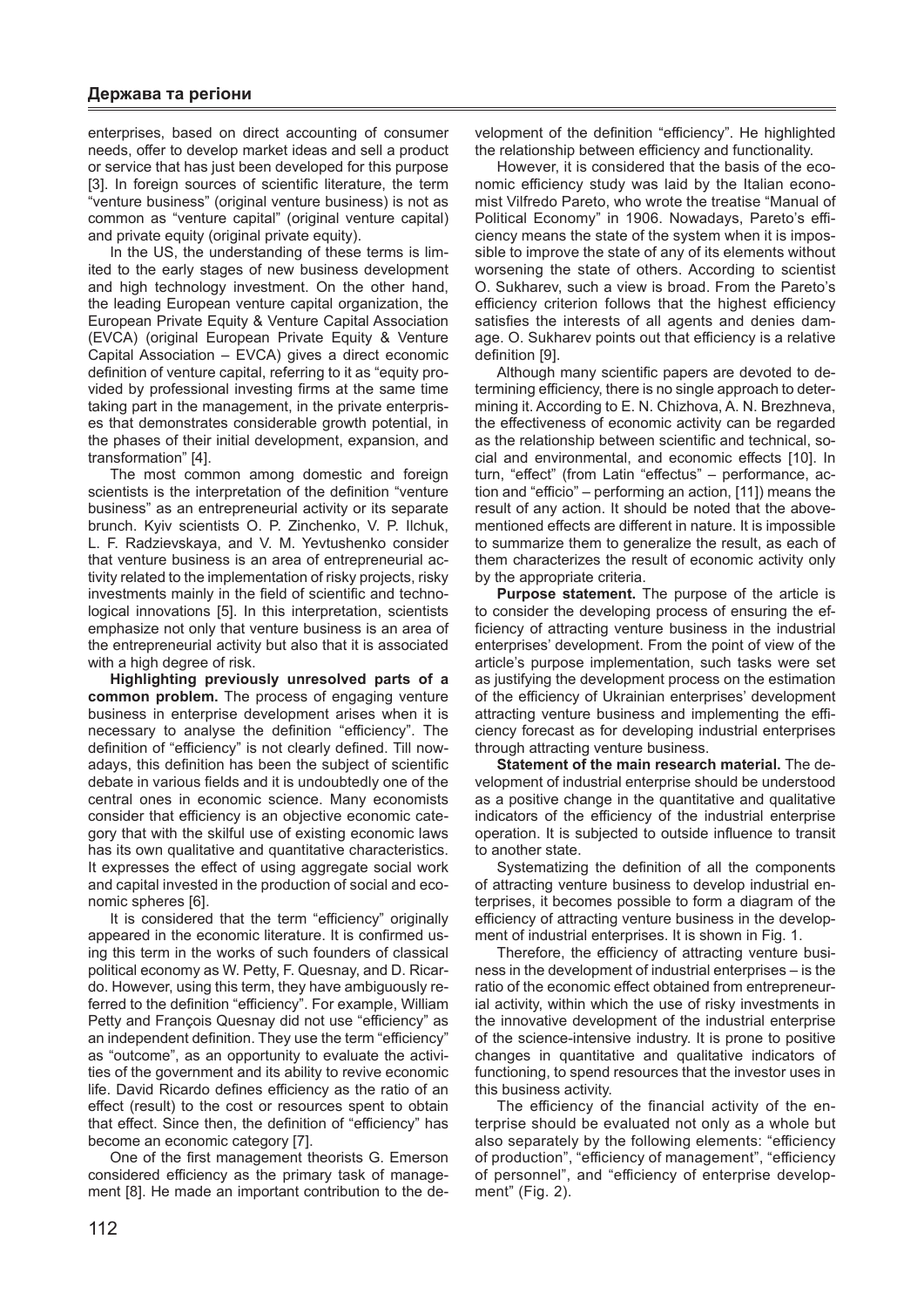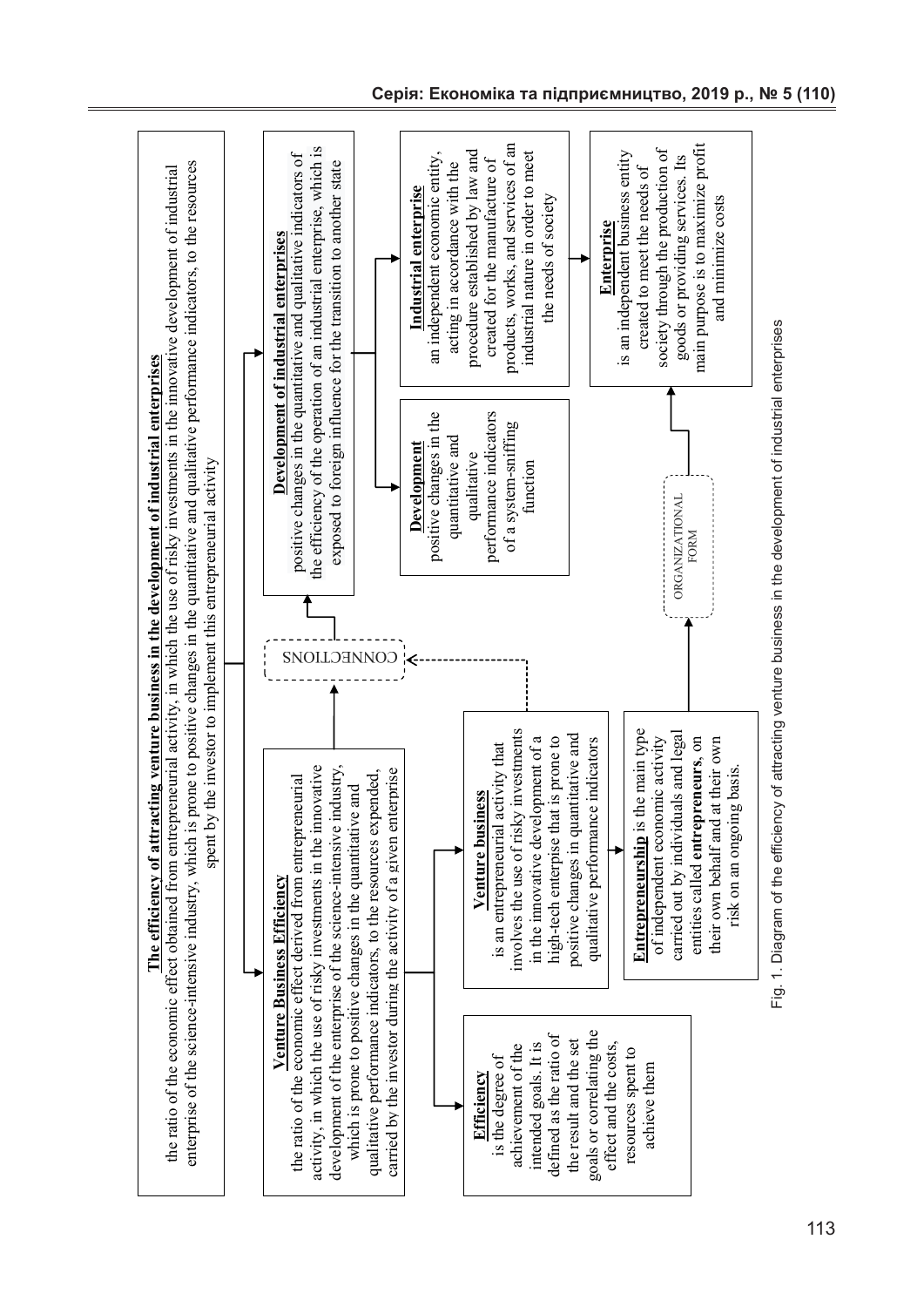

Fig. 2. Evaluation of components of the efficiency of enterprise development

Modern methodological approaches to determining the evaluation indicators of this component involve a comprehensive evaluation and affect the financial aspect, which determines the efficiency based on the financial results of the enterprise activity; the customer aspect that determines the efficiency through the indicators of customer satisfaction; the aspect of internal business processes that determines the efficiency based on the indicators of the efficiency of using production technology and the aspect of updating and training that determines the efficiency based on the indicators of the labour resources usage [12].

Evaluation of enterprise development efficiency – is the main method of evaluation, which is considered in the economic literature as "process-oriented analysis of profitability", M. Meyer is considered the developer of this theory. In his research, the author proposes a separate methodology that takes into account the advantages of existing evaluation techniques, as well as eliminates their disadvantages and allows evaluating the effectiveness at all levels of management, starting with the enterprise and its departments and ending with business processes and specific types of products. The indicators of the evaluation of business efficiency according to process-oriented profitability analysis should meet the following criteria: minimalism, because in case of a large number of indicators important information may be lost; utility for forecasting; universal character and stability [13].

Evaluation of enterprise development efficiency is the degree of achievement of the intended goals. It is defined as the ratio of the outcome and the set goals or the ratio of the effect and the cost, the resources spent to achieve them, with a mandatory factor of time. At the same time, there is a necessity to study the essence of the category "efficiency of enterprise development". Since evaluation of enterprise development efficiency is a positive change in the quantitative and qualitative indicators of the quality of functioning of the enterprise, which is affected by the transition to another state, the efficiency of enterprise development should be understood as the ratio of the effect of positive changes in the quantitative and qualitative indicators of the quality of func-

tioning of the enterprise and resources (costs) spent to achieve this effect [14].

Evaluation of enterprise development efficiency should be evaluated in four directions, namely: the efficiency of production, the efficiency of management, the efficiency of personnel, and the efficiency of financial activity. Such a list of directions was selected based on the previously conducted analysis of existing methodological approaches to evaluating the efficiency of the enterprise. This approach to the evaluation of the efficiency of enterprise development allows obtaining its full description. The system of indicators within the highlighted areas is shown in Table 1.

Therefore, the efficiency of enterprise development is a complex characteristic, in order to fully analyse the enterprise activity, to draw clear conclusions about its condition, it is necessary to consider the system of indicators in a whole. So, if one or the other indicator depends on the other directly or indirectly, its value changes. Since the efficiency of enterprise development should be understood as the ratio of the effect of positive changes in the quantitative and qualitative indicators of the quality of enterprise functioning and resources (costs), spent to achieve this effect, methodological approach to evaluate such efficiency will be built on the basis of relative indicators.

**Conclusions.** Thus, according to the results of the existing approaches analysis of to the evaluation of the enterprise activity, the author concluded that the abovementioned scientists did not pay sufficient attention to the innovative component of development.

Table 1

**The system of indicators of the evaluation of the efficiency of enterprise development**

| <b>Direction</b><br>of the evaluation | <b>Indicators</b>                                                                                            |
|---------------------------------------|--------------------------------------------------------------------------------------------------------------|
| Efficiency of                         | Fund return, capital intensity, material return, profitability of production, profitability of fixed assets, |
| production                            | profitability of industrial costs, ratio of stocks turnover, duration of one revolution of stocks.           |
| Efficiency of                         | Profitability of administrative expenses, profitability of expenses of operating activity, profitability of  |
| management                            | investments, rates of decrease in cost of sales.                                                             |
| Efficiency of<br>personnel            | Labour productivity, stock-raising, material-stocking, staff turnover, volume of sales per employee.         |
| Efficiency of                         | Absolute liquidity ratio, current assets turnover ratio, general liquidity ratio, financial autonomy ratio,  |
| financial activity                    | financial risk ratio, current assets ratio, long-term financial independence ratio, return on equity.        |